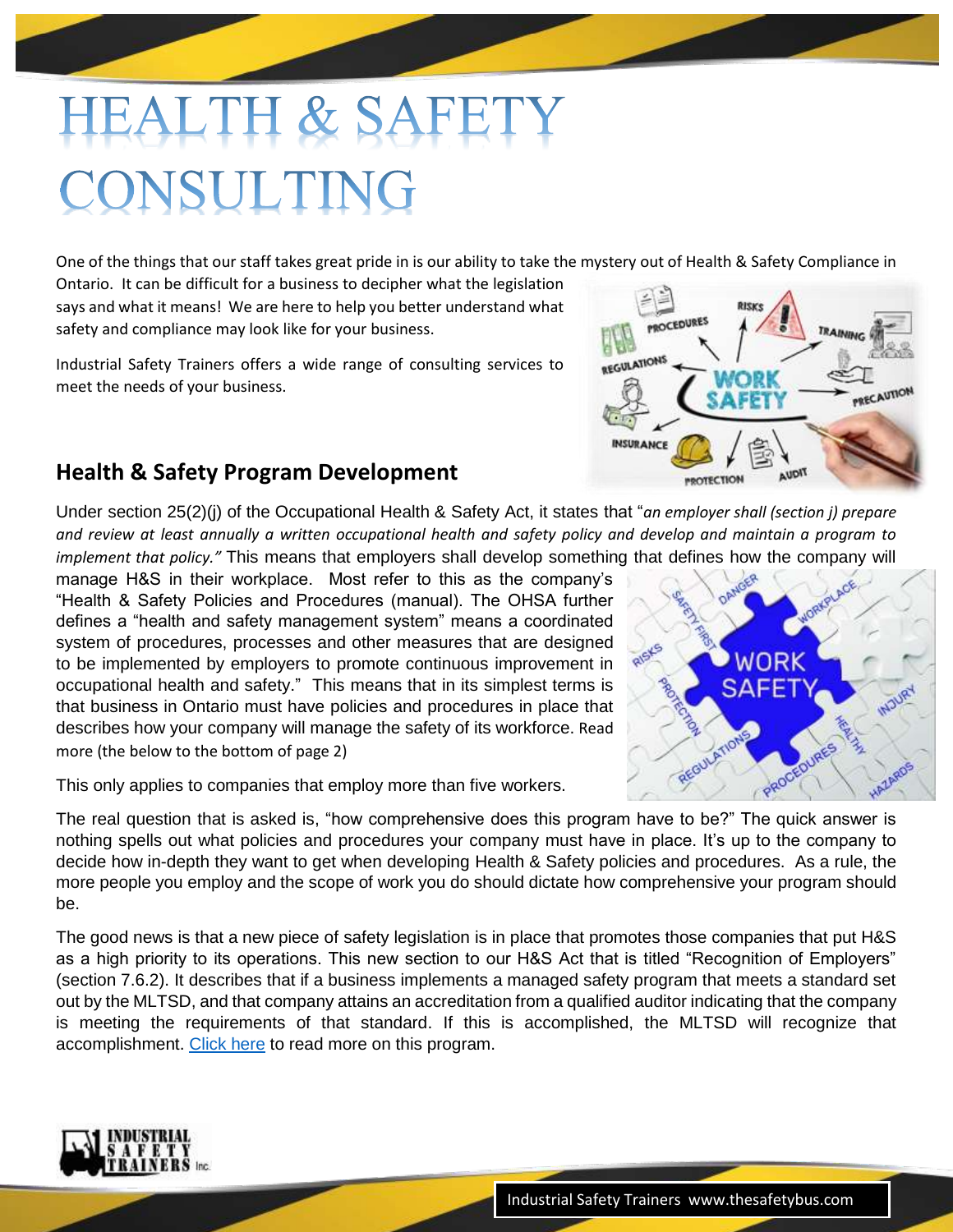Industrial Safety Trainers has assisted thousands of businesses in developing and implementing health and safety programs. Our assistance with companies may see us developing their entire program or just a few procedures to address a specific hazard in the workplace.

## **CPO-Accredited Occupational Health and Safety Management Systems**

As of November 2019, the CPO has accredited the following standards:

- ISO 45001:2018: Occupational health and safety management systems
- CSA Z45001-19: Occupational health and safety management systems
- BS OHSAS 18001: 2007: Occupational health and safety management system Requirements
- IHSA COR™ 2020 IHSA Certificate of Recognition 2020-Health and Safety Management System-**Standard**

[Click Here](https://www.ontario.ca/page/employer-recognition-guidelines-applying-have-your-company-recognized-chief-prevention-officer) to review the guidelines businesses need to follow to have your company recognized by the Chief Prevention Officer. It describes what steps that need to be taken/ followed for accreditation

[https://www.ontario.ca/page/employer-recognition-guidelines-applying-have-your-company-recognized-chief](https://www.ontario.ca/page/employer-recognition-guidelines-applying-have-your-company-recognized-chief-prevention-officer)[prevention-officer](https://www.ontario.ca/page/employer-recognition-guidelines-applying-have-your-company-recognized-chief-prevention-officer)

There are many ways we can assist companies in developing managed safety programs; we can do as much or as little as you need.

#### Options include:

- 1. Our expert consultants can develop all of your policies and procedures that align with the standard you want to meet. This would include ISO 45001 or COR 2020 or a program that meets CPO accreditation requirements. This is an option for those companies that want someone to develop a program that meets a standard and instead implement the program as defined rather than writing it.
- 2. We can assist your company in writing specific policies and procedures to fill any gaps you may have. This is an excellent option if you already have a program in place and need it to align with the standard you are trying to achieve.
- 3. We can conduct an audit of your current safety program to determine if it would satisfy the requirements of an accredited standard.

Contact our office to discuss what would work best for your company.

#### **Health & Safety Program Management Software**

Industrial Safety Trainers has partnered with the team at Site Docs to help business in putting their entire safety program online and



This software will inventory all of your policies, procedures and records. It is designed to manage all of the activities that your Safety Program requires, such as:

• Schedules monthly safety meetings and workplace inspections



 Tracks any safety issues that have been identified, who is responsible for resolving them and the progress in getting issues resolved.